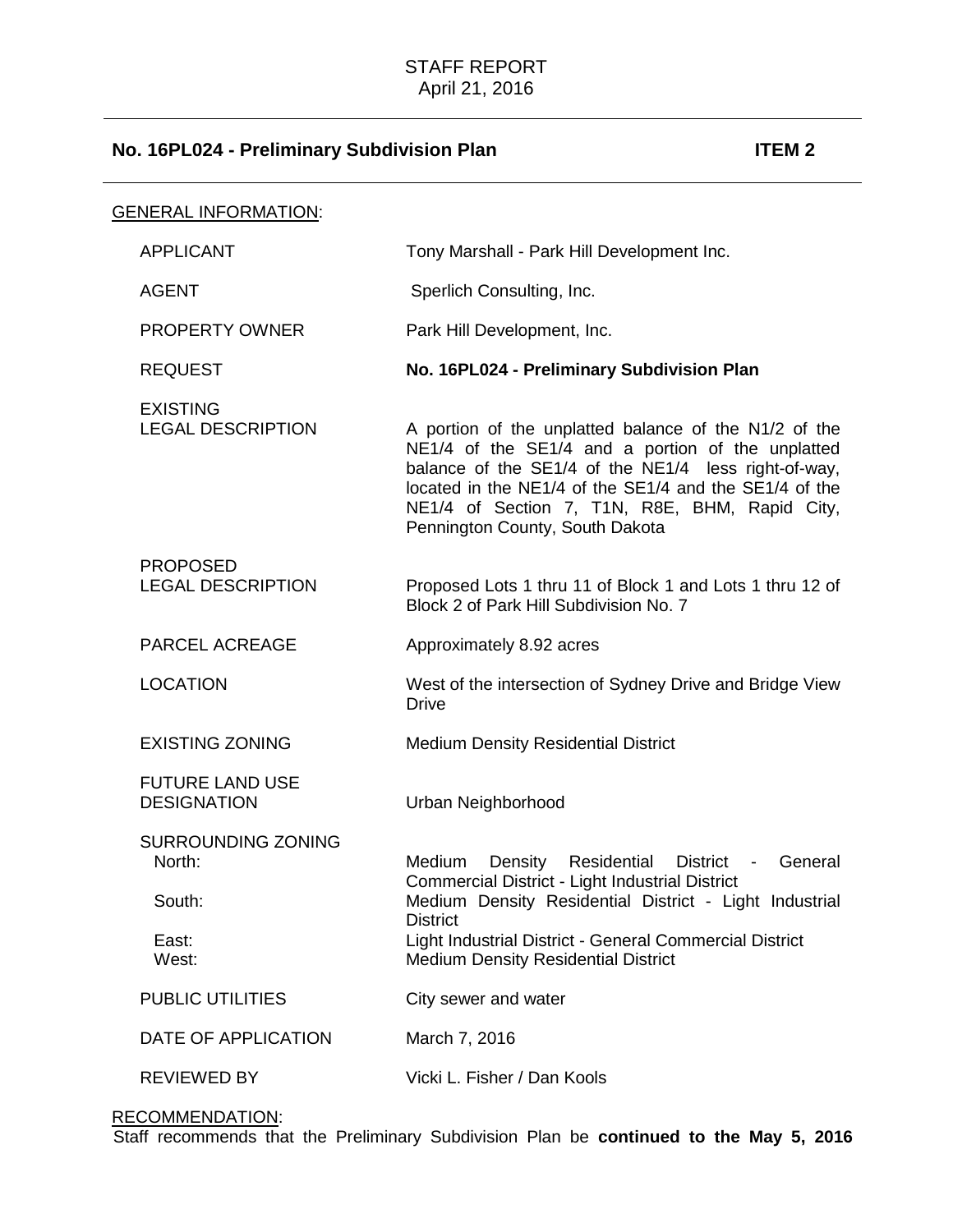**Planning Commission meeting at the applicant's request.** 

### GENERAL COMMENTS:

**(Update, April 12, 2016. All revised and/or added text is shown in bold print.) This item was continued at the April 7, 2016 Planning Commission meeting at the applicant's request. The applicant has submitted a revised grading plan for the southern area of the property and noted that the Preliminary Subdivision Plan and associated Vacation of Right-of-way petition may be revised as a result of the revised grading plan. Please note that no other part of this Staff Report has been changed.**  The applicant has submitted a Preliminary Subdivision Plan application to create 22 residential lots leaving an unplatted non-transferable balance. The lots are to be sized 0.15 acres to 0.39 acres and are to be known as Park Hill Subdivision No. 7.

The applicant has also submitted a Vacation of Right-of-way request (File #16VR001) to vacate a portion of Wilma Street as it abuts the property. In addition, the applicant has submitted a proposed H Lot (File #PW032916-07) to secure legal access to the northern portion of Wilma Street until such time as Pendleton Drive is dedicated as shown on this Preliminary Subdivision Plan.

The property is located approximately 350 feet east of the intersection of E. Oakland Street and Sydney Drive, along the north side of Sydney Drive. Currently, the property is void of any structural development.

A Preliminary Subdivision Plan is a tentative plan of a proposed subdivision requiring the installation of public improvements. Approval of a Preliminary Subdivision Plan by the City Council is required before an applicant can proceed with Development Engineering Plans and a Final Plat application for all or part of the area within the Preliminary Subdivision Plan application.

#### STAFF REVIEW:

Staff has reviewed the Preliminary Subdivision Plan and has noted the following considerations:

- Zoning: The property is zoned Medium Density Residential District requiring a minimum 6,500 square foot lot size for a single family residence. All of the lots included in this Preliminary Subdivision Plan application meet the minimum lot size requirement. However, the plat also identifies a "future" lot to be platted directly north of Lot 10, Block 1 with a lot size of 0.14 acres or 6,098.4 square feet. Slightly shifting the lot lines along Block 1 would allow all of the lots, including the "future" lot, to meet the minimum lot size requirement. As such, prior to submittal of a Development Engineering Plan application, the plat document must be revised to ensure that the "future" lot has a minimum lot size of 6,500 square feet pursuant to the Rapid City Municipal Code.
- Master Plan: The applicant has submitted a Master Plan showing the property being platted in three phases as follows:

Phase One: Vacate Wilma Street right-of-way as it abuts the property and create Lots 1-6 of Block 1 and Lots 1-6 of Block 2;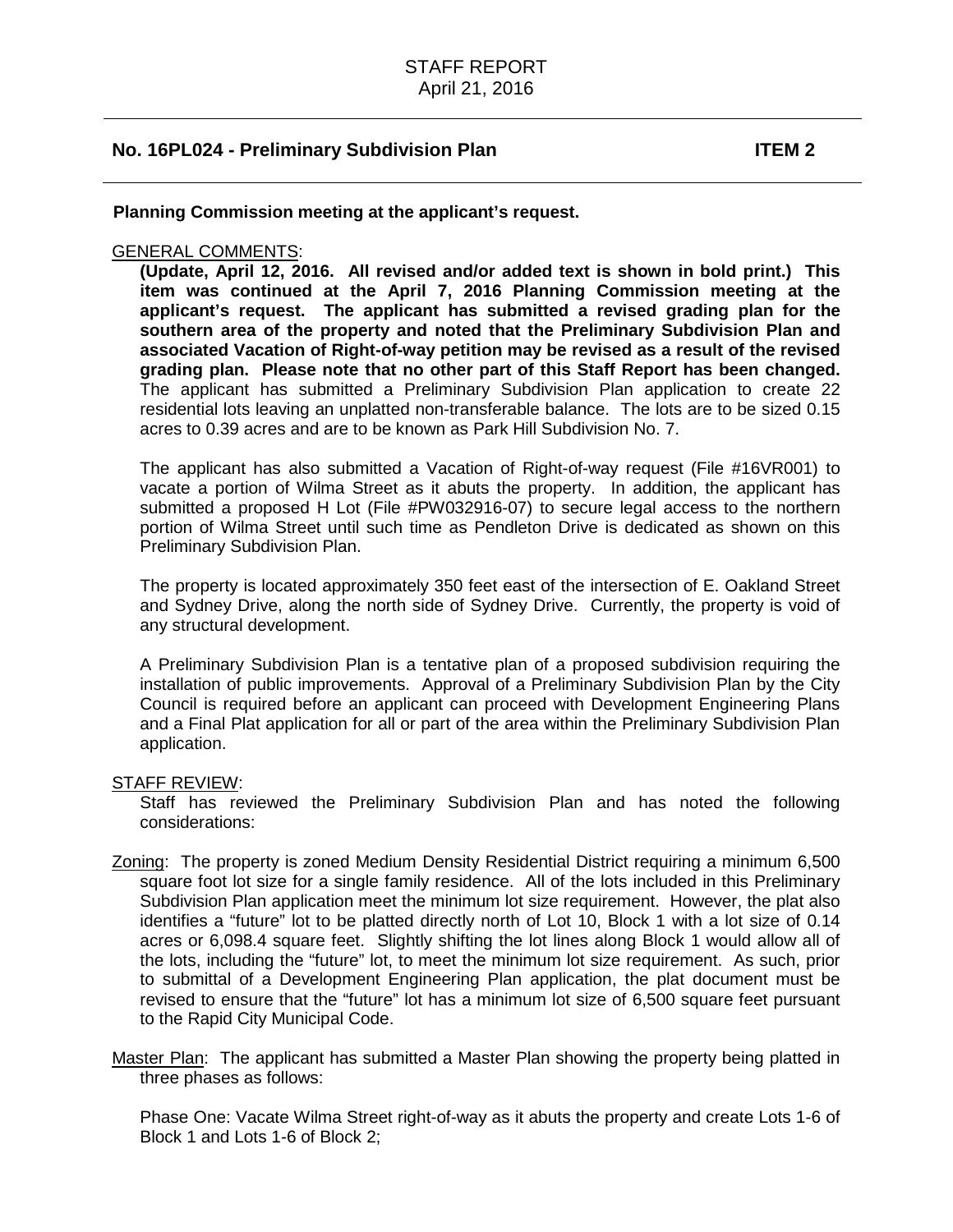Phase Two: Create Lots 7-13 of Block 1 and Lots 7-12 of Block 2; and

Phase Three: Create 8 additional lots within the unplatted balance and construct Wilma Street right-of-way abutting this portion of the property.

Staff has noted that the Master Plan does not match what is proposed on the Preliminary Subdivision Plan or the construction plans. As such, prior to submittal of a Development Engineering Plan application, the proposed Master Plan must be revised to match the two other documents as identified.

Pendleton Drive: Pendleton Drive extends north from Sydney Drive to serve as access to the proposed lots. Pendleton Drive is a 1,200 foot long dead-end street with a hammerhead turnaround located approximately 960 feet north of Sydney Drive. The street is classified as a local street requiring that it be located within a minimum 52 foot wide right-of-way and constructed with a minimum 26 foot wide paved surface, curb, gutter, sidewalk, street light conduit, water and sewer. Upon submittal of a Development Engineering Plan application, construction plans for Pendleton Drive must be submitted for review and approval as identified or an Exception must be obtained. If an Exception is obtained, a copy of the approved Exception must be submitted with the Development Engineering Plan application. In addition, upon submittal of a Development Engineering Plan application, turning movements within the proposed hammerhead turnaround must be demonstrated on the plans to ensure that the design supports the largest emergency vehicles.

Pendleton Drive will serve as exclusive access to 22 lots. Section 2.13.1 of the Infrastructure Design Criteria Manual states that a dead end street (cul-de-sac street) shall not serve more than 20 housing units. As such, upon submittal of a Development Engineering Plan application, the plat document must be revised to reduce the number of proposed lots along a dead end street from 22 lots to 20 lots pursuant to Section 2.13.1 of the Infrastructure Design Criteria Manual or an Exception must be obtained. If an Exception is obtained, a copy of the approved Exception must be submitted with the Development Engineering Plan application. The Fire Department has indicated that they could support the Exception to allow 22 lots along a dead end street if a Covenant Agreement is submitted for recording at the Register of Deed's Office to ensure that residential fire sprinkler protection is designed and installed as per NFPA 13D throughout all new residential structures.

Wilma Street: Wilma Street is located along the east lot line of the property and is classified as a local street requiring that it be located within a minimum 52 foot wide right-of-way and constructed with a minimum 26 foot wide paved surface, curb, gutter, sidewalk, street light conduit, water and sewer. As previously noted, the applicant has submitted a Vacation of Right-of-way request to vacate this portion of Wilma Street. Prior to submittal of a Development Engineering Plan application, the street must be vacated as proposed or upon submittal of a Development Engineering Plan application, construction plans for Wilma Street must be submitted for review and approval as identified or an Exception must be obtained. If an Exception is obtained, a copy of the approved Exception must be submitted with the Development Engineering Plan application.